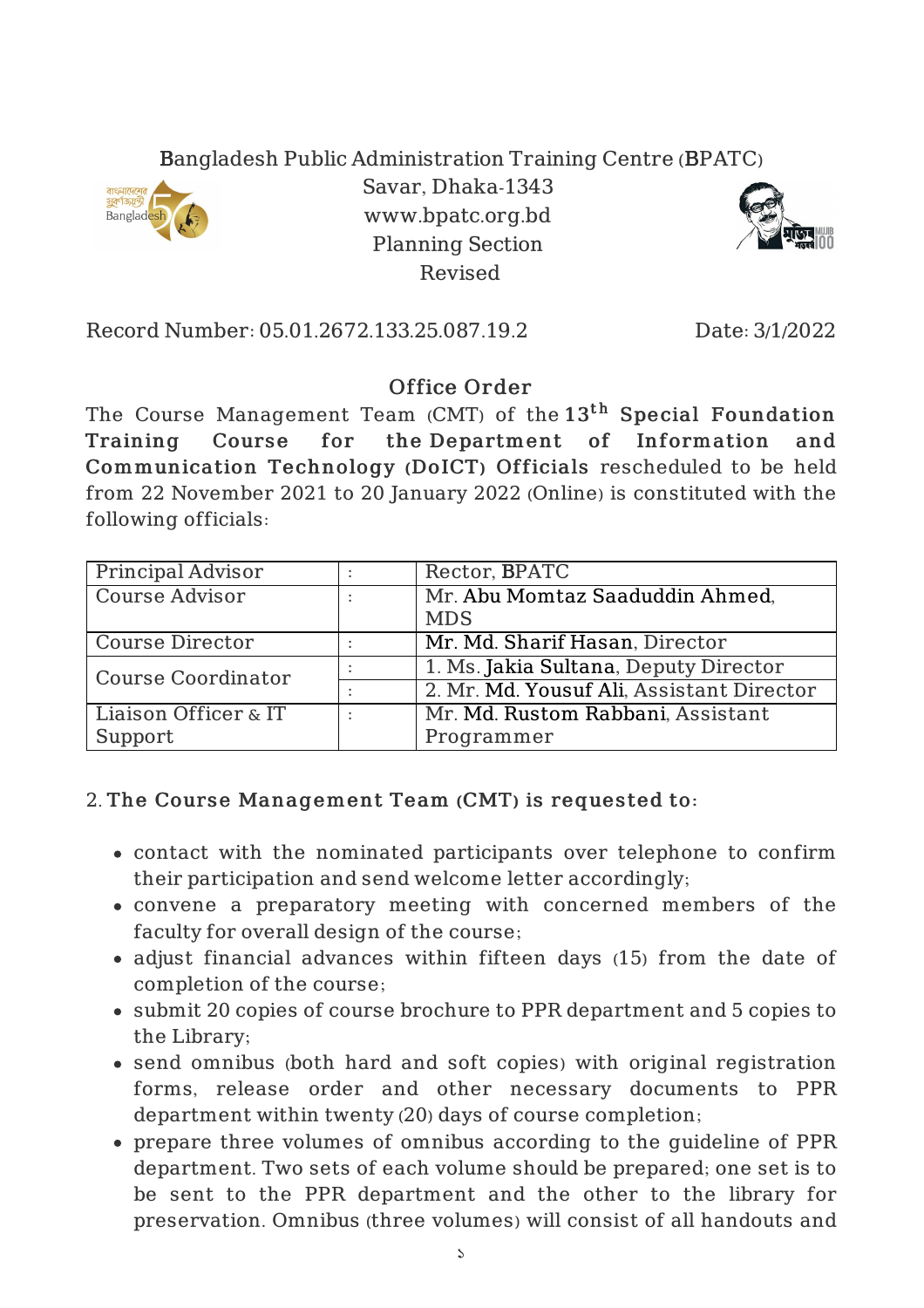be arranged module-wise and must bear page number and there will be an index in it. Course name, duration and course management team are to be mentioned in a separate top-page;

- moreover, a profile of guest speakers is to be added in a separate page;
- send pen picture of the participants of the course to the Evaluation Department with in seven (7) working days of completion of the course;
- send a list of the participants to PPR department at the first day of the course;
- send a copy of the release order to the DoICT and PPR department on the closing day of the course;
- send soft copy of relevant papers to the programmer and MIS to publish on the BPATC's website;
- send a Completion Report (CR) of the course within 7 working days after the course ends;

3. All courses of the Centre should run as per standard norms. Course Management Team (CMT) is expected not to deviate from the existing norms without prior approval of the Rector. If necessary, any deviation proposal may be discussed in the faculty meeting;

4. The order is issued with the approval of the competent authority.

03-01-2022

Alina Aktar Deputy Director (PPR) Fax: 02224445029 Email: ppr.bpatc@gmail.com

Record Number:

Date: 3/1/2022

05.01.2672.133.25.087.19.2/1(92)

Copy for Kind Information and Necessary Action,

1) All Members (CMT), '13th Special Foundation Training Course for

DoICT Officials', BPATC, Savar, Dhaka

2) Faculty (All), BPATC, Savar, Dhaka.

3) Programmer, BPATC, Savar, Dhaka (Please publish on the website of BPATC)

4) P.S. to Rector, BPATC, Savar, Dhaka. (For kind information of the Rector)